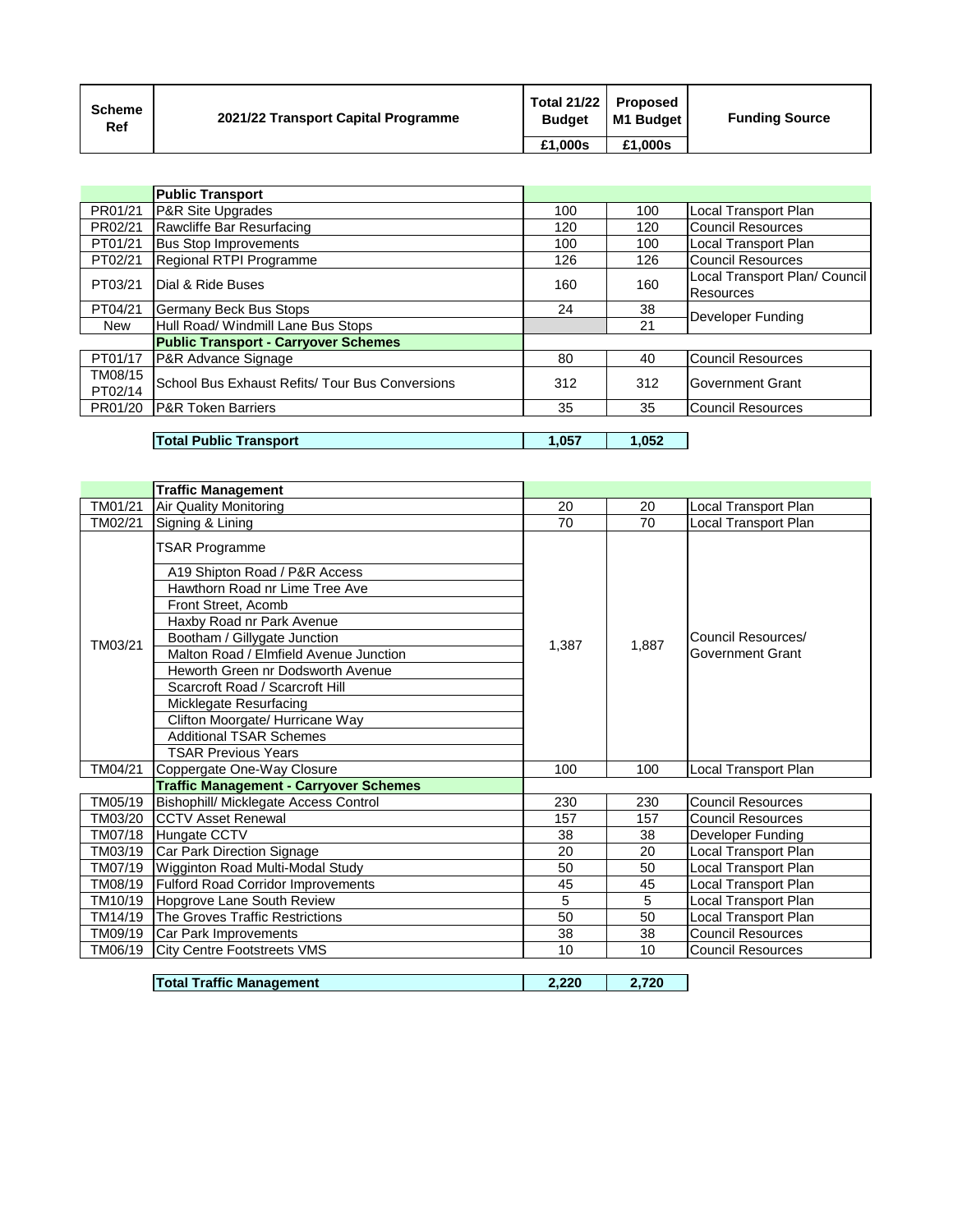| <b>Scheme</b><br>Ref | 2021/22 Transport Capital Programme | Total 21/22 Proposed<br><b>Budget</b> | M1 Budget | <b>Funding Source</b> |
|----------------------|-------------------------------------|---------------------------------------|-----------|-----------------------|
|                      |                                     | £1.000s                               | £1.000s   |                       |

|             | <b>Pedestrian &amp; Cycle Schemes</b>                                                                                                                                                                                                                                                                                                                                                                                                                                                                                                                                                                                                                                                                                                                                                                                                     |                 |     |                                                   |
|-------------|-------------------------------------------------------------------------------------------------------------------------------------------------------------------------------------------------------------------------------------------------------------------------------------------------------------------------------------------------------------------------------------------------------------------------------------------------------------------------------------------------------------------------------------------------------------------------------------------------------------------------------------------------------------------------------------------------------------------------------------------------------------------------------------------------------------------------------------------|-----------------|-----|---------------------------------------------------|
| CY01/20     | <b>Cycle Schemes</b><br>University East-West Campus Link<br>City Centre North-South Cycle Route<br>Rougier Street/ Tanners Moat Cycle Gap<br>Fishergate Gyratory Pedestrian & Cycle Improvements<br>Hospital Fields Road Cycle Improvements<br>Orbital Cycle Route - Lawrence Street/ James Street/<br><b>Regent Street Crossing Improvements</b><br>Accessibility Improvements (Cycle Barriers)<br>Terry's - Riverside Path Ramp Improvements<br>Skeldergate - Cycle Improvements at Build-outs<br>Fulford Road - Frederick House Development<br>Improvements<br>Tang Hall Lane / Foss Islands Path Access Improvement<br>Nunthorpe Grove / Southlands Rd Point Closure<br>Improvements<br>Nunnery Lane - conversion of Victor Street Puffin to<br>Toucan<br>Manor Lane/ Shipton Road Junction Improvements<br><b>Cycle Margin Works</b> | 600             | 600 | Local Transport Plan/ Council<br>Resources        |
| CY01/21     | <b>Access Barrier Review</b>                                                                                                                                                                                                                                                                                                                                                                                                                                                                                                                                                                                                                                                                                                                                                                                                              | 100             | 100 | <b>Council Resources</b>                          |
| CY02/21     | Cycle Minor Schemes                                                                                                                                                                                                                                                                                                                                                                                                                                                                                                                                                                                                                                                                                                                                                                                                                       | 50              | 50  | Local Transport Plan/ Council<br>Resources        |
| CY03/21     | <b>Business Cycle Parking</b>                                                                                                                                                                                                                                                                                                                                                                                                                                                                                                                                                                                                                                                                                                                                                                                                             | 20              | 20  | <b>Council Resources</b>                          |
| PE01/21     | Dropped Kerbs                                                                                                                                                                                                                                                                                                                                                                                                                                                                                                                                                                                                                                                                                                                                                                                                                             | 40              | 85  | Local Transport Plan/ Council<br><b>Resources</b> |
| PE02/21     | <b>Pedestrian Minor Schemes</b>                                                                                                                                                                                                                                                                                                                                                                                                                                                                                                                                                                                                                                                                                                                                                                                                           | 10              | 35  | Local Transport Plan/ Council<br><b>Resources</b> |
| PE03/21     | Pedestrian Crossing Review<br><b>Wetherby Road</b><br>Heworth Green (near Malton Ave)<br>Main St Copmanthorpe<br>Main Street Elvington<br><b>New Schemes</b>                                                                                                                                                                                                                                                                                                                                                                                                                                                                                                                                                                                                                                                                              | 100             | 100 | <b>Council Resources</b>                          |
| PE04/21     | <b>PROW Structural Repairs</b>                                                                                                                                                                                                                                                                                                                                                                                                                                                                                                                                                                                                                                                                                                                                                                                                            | 50              | 50  | <b>Council Resources</b>                          |
|             | <b>Pedestrian &amp; Cycle Schemes - Carryover Schemes</b>                                                                                                                                                                                                                                                                                                                                                                                                                                                                                                                                                                                                                                                                                                                                                                                 |                 |     |                                                   |
| CY02/19     | Navigation Road Cycle Route                                                                                                                                                                                                                                                                                                                                                                                                                                                                                                                                                                                                                                                                                                                                                                                                               | $\overline{20}$ | 40  | <b>Local Transport Plan</b>                       |
| <b>EATF</b> | Bootham Bar-Clifton Green Cycle Route                                                                                                                                                                                                                                                                                                                                                                                                                                                                                                                                                                                                                                                                                                                                                                                                     | 35              | 35  | Local Transport Plan/ Council<br>Resources        |
| <b>EATF</b> | <b>EATF Bridge Signage</b>                                                                                                                                                                                                                                                                                                                                                                                                                                                                                                                                                                                                                                                                                                                                                                                                                |                 | 15  | <b>Local Transport Plan</b>                       |

0 **Total Pedestrian & Cycle Schemes 1,025 1,130**

0 0

|         | <b>Safety Schemes</b>                        |    |    |                      |
|---------|----------------------------------------------|----|----|----------------------|
| SR01/21 | 22/23 Programme Development                  |    | 5  |                      |
| SR02/21 | <b>Osbaldwick Primary SRS</b>                | 10 | 10 |                      |
| SR01/20 | <b>St Marys Primary - Askham Richard</b>     | 10 | 10 |                      |
| SR02/20 | <b>OLQM</b> - Hamilton Drive                 | 4  | 4  | Local Transport Plan |
| SR03/20 | <b>Primary School - Road Closures</b>        | 3  | 3  |                      |
| SR06/18 | <b>St Barnabas Primary School</b>            | 15 | 15 |                      |
|         | SR01/19   Clifton Green Primary SRS          | 10 | 10 |                      |
|         | <b>Local Safety Schemes</b>                  |    |    |                      |
|         | LS01/19b Fawcett Street / Paragon Street LSS |    |    |                      |
|         | LS01/20 Review of Cluster Sites              |    |    |                      |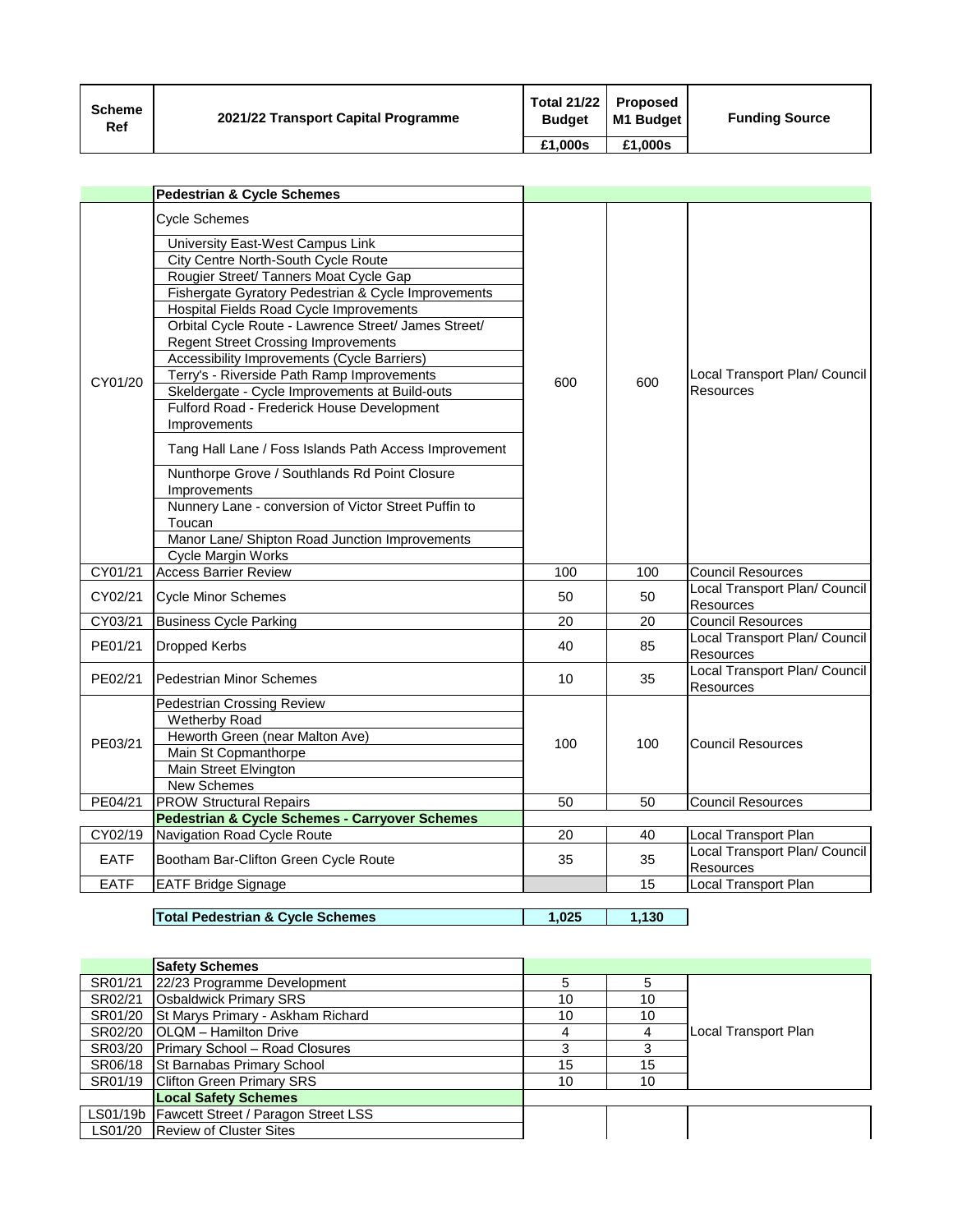| <b>Scheme</b><br>Ref | 2021/22 Transport Capital Programme | Total 21/22<br><b>Budget</b> | Proposed<br>M1 Budget | <b>Funding Source</b> |
|----------------------|-------------------------------------|------------------------------|-----------------------|-----------------------|
|                      |                                     | £1.000s                      | £1.000s               |                       |

| LS02/20 | Monkgate Roundabout Review       | 50 | 50 | Local Transport Plan |
|---------|----------------------------------|----|----|----------------------|
| ∟S03/20 | <b>Stage 4 RSA Reviews</b>       |    |    |                      |
| LS01/21 | 22/23 Programme Development      |    |    |                      |
|         | LS01/19a   Foss Islands Road LSS | 30 | 30 |                      |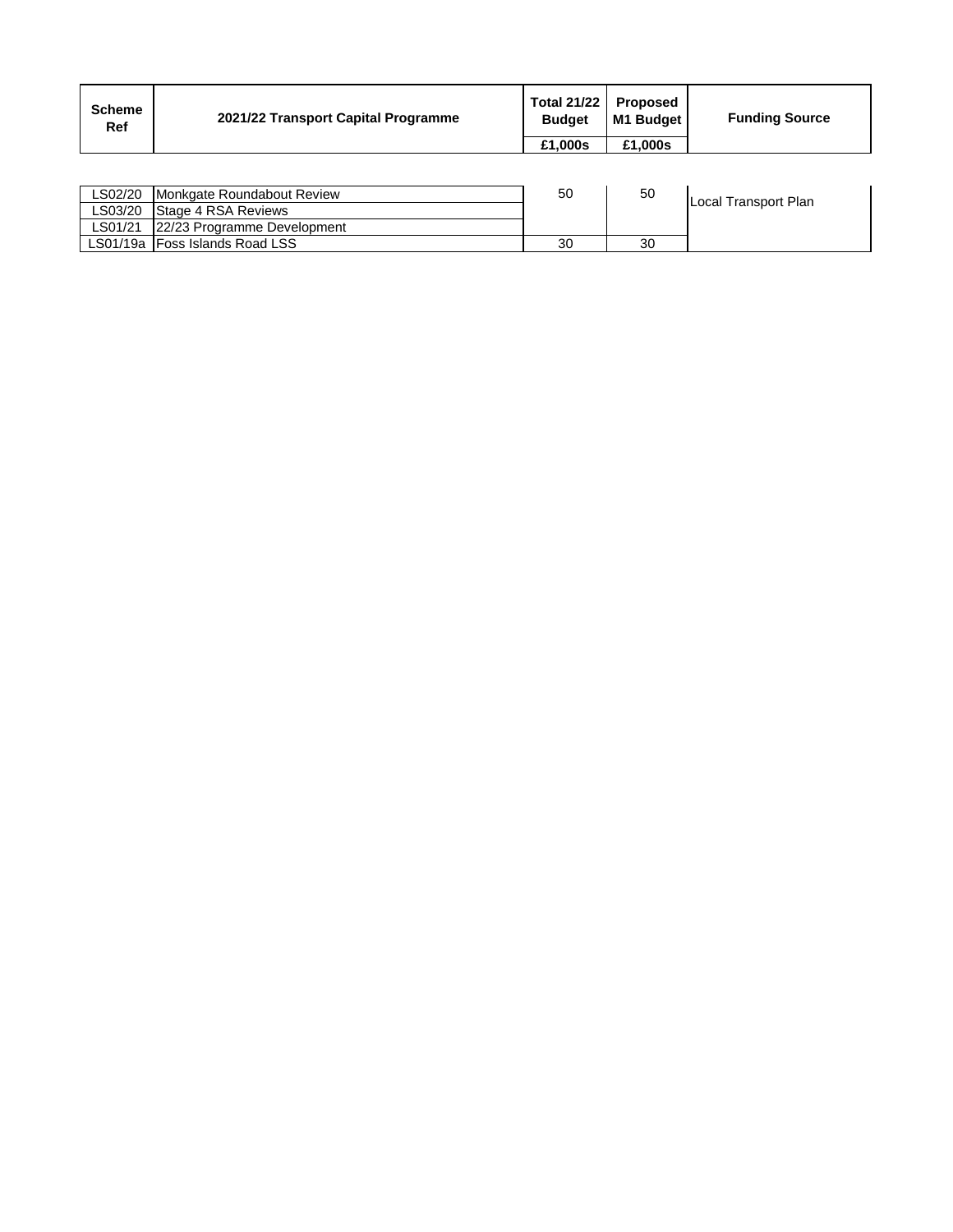| <b>Scheme</b><br>Ref | 2021/22 Transport Capital Programme | Total 21/22<br><b>Budget</b> | Proposed<br>I M1 Budaet | <b>Funding Source</b> |
|----------------------|-------------------------------------|------------------------------|-------------------------|-----------------------|
|                      |                                     | £1,000s                      | £1.000s                 |                       |

|         | <b>Danger Reduction</b>                    |    |    |                      |
|---------|--------------------------------------------|----|----|----------------------|
| DR01/21 | <b>Reactive Danger Reduction</b>           |    | 2  |                      |
| DR02/21 | 2022/23 Programme Development              |    |    |                      |
|         | <b>Danger Reduction Schemes</b>            |    |    |                      |
|         | A19 south of Skelton                       |    |    |                      |
|         | Acaster Malbis, near Ship Inn              | 30 |    | Local Transport Plan |
| DR03/21 | Askham Lane / Ridgeway roundabout          |    | 12 |                      |
|         | Green Lane roundabout, Clifton             |    |    |                      |
|         | Jockey Lane/ Monks Cross Link              |    |    |                      |
|         | Wheldrake Lane / York Rd, Elvington        |    |    |                      |
| DR03/20 | Stockton Lane Vehicle Activated Sign (VAS) |    | 15 |                      |
|         | <b>Speed Management Schemes</b>            |    |    |                      |
|         | Speed Management Review                    |    |    |                      |
|         | Heslington Lane 20mph Zone Review SMS      |    |    |                      |
| SM01/21 | <b>Howard Link Rawcliffe SMS</b>           |    | 25 |                      |
|         | New Lane Acomb SMS                         |    |    |                      |
|         | <b>Rawcliffe Drive SMS</b>                 | 50 |    |                      |
|         | <b>Wigginton Road SMS</b>                  |    |    |                      |
| SM02/21 | 2022/23 Scheme Development                 |    | 5  | Local Transport Plan |
| SM03/21 | Vehicle Activated Signs Review             |    | 10 |                      |
| SM04/21 | <b>SID Trial</b>                           |    | 5  |                      |
| SM01/18 | Alness Drive Speed Management              |    | 5  |                      |
| SM01/20 | Elvington Lane SM                          | 50 | 52 |                      |
| SM02/20 | Sim Balk Lane SM                           | 10 | 15 |                      |
| SM04/17 | Hempland Avenue SM                         | 30 | 60 |                      |
| SM03/19 | Osbaldwick 20mph Limit                     | 5  | 5  |                      |
|         |                                            |    |    |                      |

| 349<br>312<br>Total<br><b>Safety Schemes</b><br>$\sim$ 1.4 $\sim$ |
|-------------------------------------------------------------------|
|-------------------------------------------------------------------|

|      | <b>Scheme Development</b>              |     |     |                                            |
|------|----------------------------------------|-----|-----|--------------------------------------------|
| Var. | <b>Future Years Scheme Development</b> | 50  | 50  | Local Transport Plan                       |
| Var. | <b>IPrevious Years Costs</b>           | 50  | 50  | Local Transport Plan                       |
|      | <b>Staff Costs</b>                     | 250 | 250 | Local Transport Plan/ Council<br>Resources |
|      |                                        |     |     |                                            |

0 **Total Scheme Development 350 350**

0 **Total Integrated Transport Programme 4,964 5,601**

|      | <b>Active Travel Fund</b>                               |       |       |                                   |
|------|---------------------------------------------------------|-------|-------|-----------------------------------|
|      | Active Travel Fund Tranche 2                            |       |       |                                   |
|      | A1237 Ouse Bridge Cycle Route                           |       |       |                                   |
|      | Shipton Road Cycle Route                                |       |       | <b>IGovernment Grant/ Council</b> |
| Var. | <b>City Centre Accessibility</b>                        | 1,100 | 1,100 | <b>IResources</b>                 |
|      | Wheldrake to Heslington Pedestrian & Cycle Improvements |       |       |                                   |
|      | Acomb Road Cycle Lanes                                  |       |       |                                   |
|      | People Streets (Ostman Road)                            |       |       |                                   |
|      |                                                         |       |       |                                   |
|      | <b>Total Active Travel Fund</b>                         | 1.100 | 1,100 |                                   |

|         | <b>IStructural Maintenance</b> |      |                 |  |
|---------|--------------------------------|------|-----------------|--|
| BR01/18 | <b>Bridge</b><br>Maintenance   | .615 | .<br>- 4<br>◡╷◡ |  |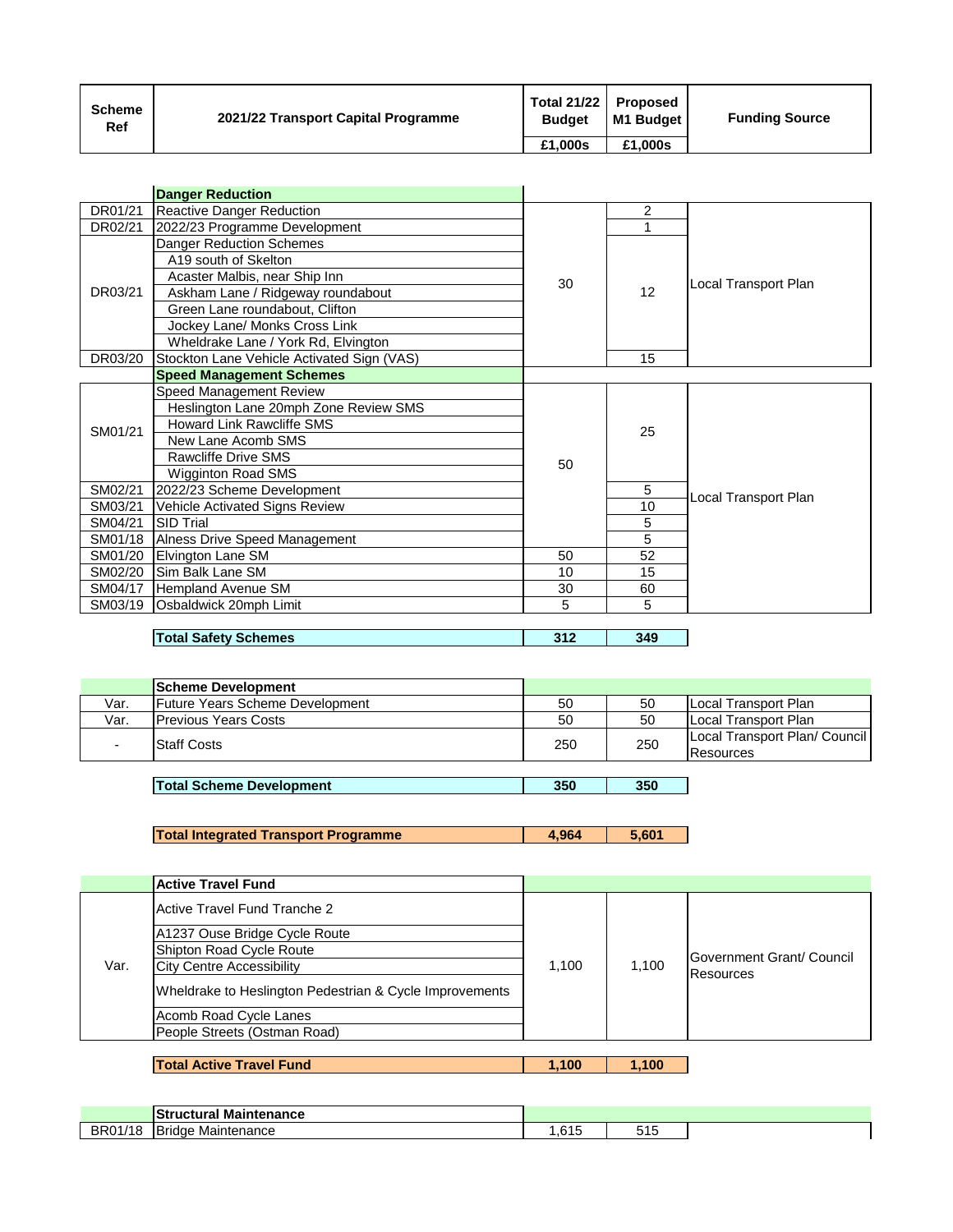| <b>Scheme</b><br>Ref | 2021/22 Transport Capital Programme | Total 21/22 Proposed<br><b>Budget</b> | M1 Budget I | <b>Funding Source</b> |
|----------------------|-------------------------------------|---------------------------------------|-------------|-----------------------|
|                      |                                     | £1.000s                               | £1.000s     |                       |

|         | SM01/19 City Fibre Network          | 410   | 410  | <b>Council Resources</b> |
|---------|-------------------------------------|-------|------|--------------------------|
| SM01/21 | <b>IFlood Sign Renewal</b>          | 150   | 200  |                          |
|         |                                     |       |      |                          |
|         | <b>Total Structural Maintenance</b> | 2.175 | .125 |                          |